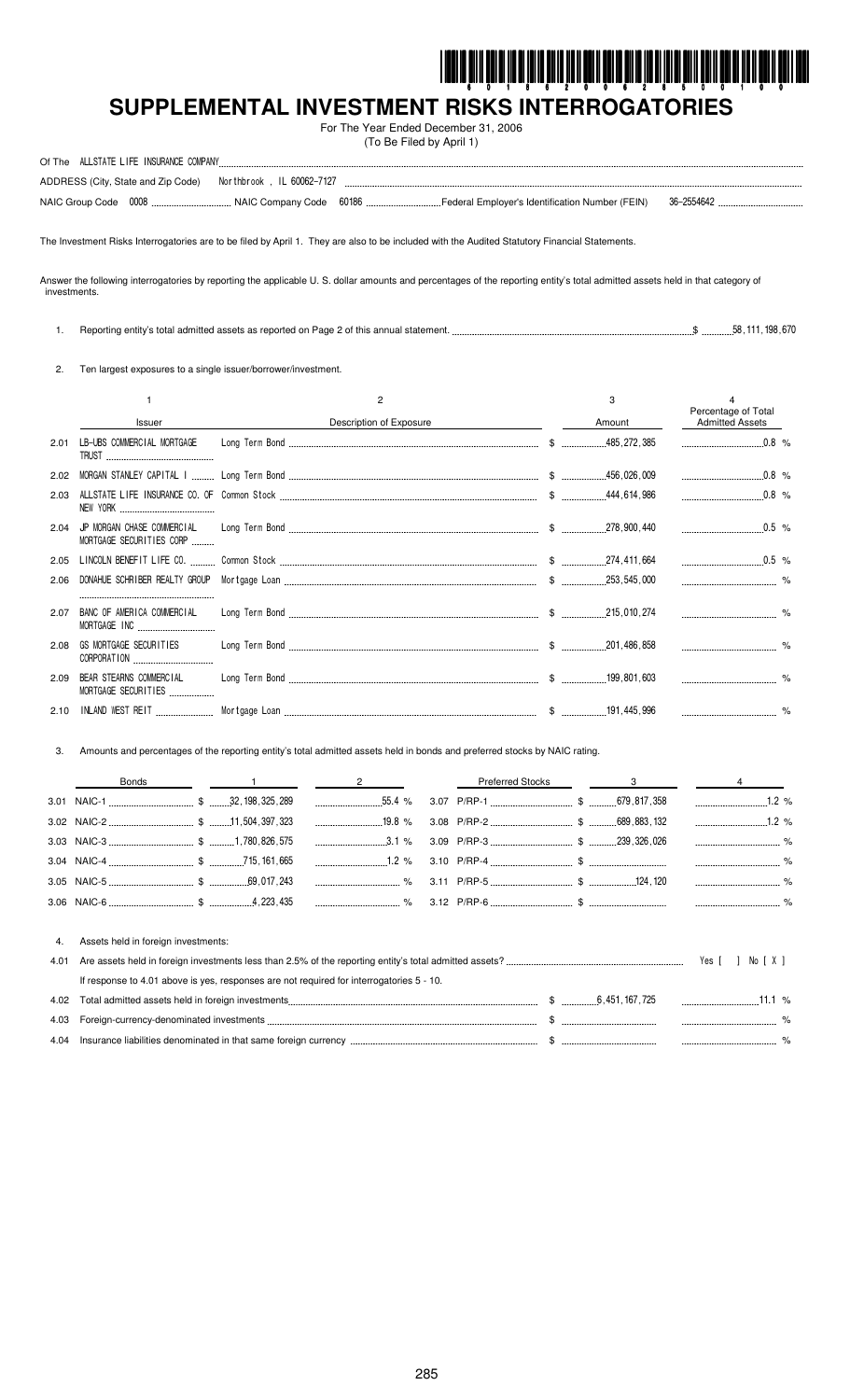5. Aggregate foreign investment exposure categorized by NAIC sovereign rating:

|      |                                                                                                                          | 1.                | $\overline{2}$                 |  |
|------|--------------------------------------------------------------------------------------------------------------------------|-------------------|--------------------------------|--|
| 5.01 |                                                                                                                          |                   |                                |  |
| 5.02 |                                                                                                                          |                   | 0.7 %                          |  |
| 5.03 |                                                                                                                          |                   |                                |  |
| 6.   | Two largest foreign investment exposures in a single country, categorized by the country's NAIC sovereign rating:        |                   |                                |  |
|      |                                                                                                                          | $1 \qquad \qquad$ |                                |  |
|      | Countries rated NAIC - 1:                                                                                                |                   |                                |  |
| 6.01 |                                                                                                                          |                   |                                |  |
| 6.02 | Country:                                                                                                                 |                   | $1.0\%$                        |  |
|      | Countries rated NAIC - 2:                                                                                                |                   |                                |  |
| 6.03 | Country:                                                                                                                 |                   | $\ldots$ 0.5 %                 |  |
| 6.04 | Country:                                                                                                                 |                   |                                |  |
|      | Countries rated NAIC - 3 or below:                                                                                       |                   |                                |  |
| 6.05 | Country:                                                                                                                 |                   |                                |  |
| 6.06 | Country:                                                                                                                 |                   |                                |  |
|      |                                                                                                                          |                   | $\overline{\phantom{a}}$ 2     |  |
| 7.   |                                                                                                                          |                   |                                |  |
| 8.   | Aggregate unhedged foreign currency exposure categorized by NAIC sovereign rating:                                       |                   |                                |  |
|      |                                                                                                                          |                   |                                |  |
| 8.01 |                                                                                                                          |                   |                                |  |
| 8.02 |                                                                                                                          |                   |                                |  |
| 8.03 |                                                                                                                          |                   |                                |  |
| 9.   | Two largest unhedged foreign currency exposures to a single country, categorized by the country's NAIC sovereign rating: |                   |                                |  |
|      |                                                                                                                          |                   | $2 \left( \frac{1}{2} \right)$ |  |
|      | Countries rated NAIC - 1:                                                                                                |                   |                                |  |
| 9.01 | Country:                                                                                                                 |                   |                                |  |
| 9.02 | Country:                                                                                                                 |                   |                                |  |
|      | Countries rated NAIC - 2:                                                                                                |                   |                                |  |
| 9.03 | Country:                                                                                                                 |                   |                                |  |
| 9.04 | Country:                                                                                                                 |                   |                                |  |
|      | Countries rated NAIC - 3 or below:                                                                                       |                   |                                |  |
| 9.05 | Country:                                                                                                                 |                   |                                |  |
| 9.06 | Country:                                                                                                                 |                   |                                |  |
| 10.  | Ten largest non-sovereign (i.e. non-governmental) foreign issues:                                                        |                   |                                |  |

| <b>Issuer</b> | NAIC Rating |  |                                 |  |
|---------------|-------------|--|---------------------------------|--|
|               |             |  |                                 |  |
|               |             |  |                                 |  |
|               |             |  |                                 |  |
|               |             |  |                                 |  |
|               |             |  |                                 |  |
|               |             |  |                                 |  |
|               |             |  | the contract of the contract of |  |
|               |             |  |                                 |  |
|               |             |  |                                 |  |
|               |             |  |                                 |  |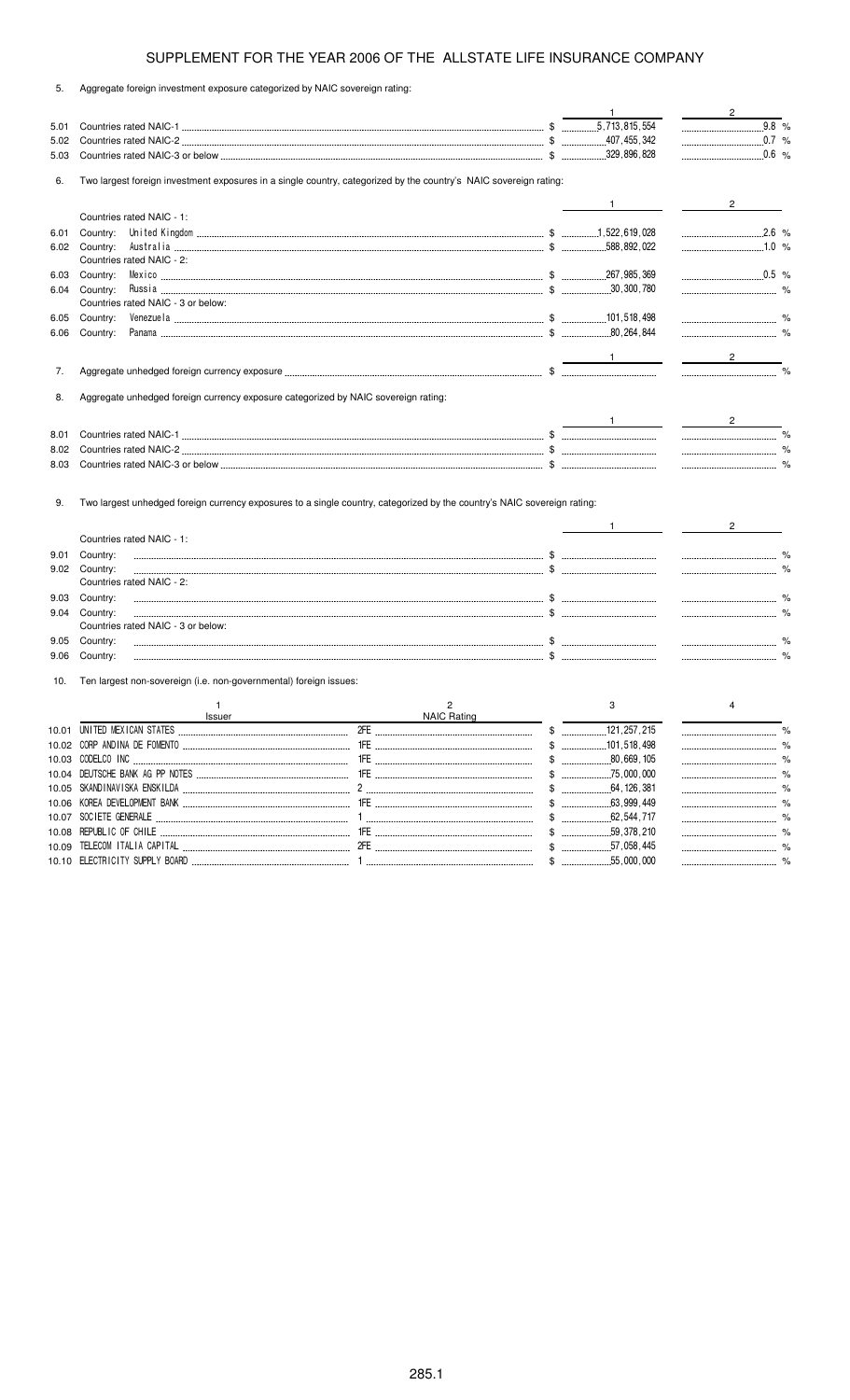| 11.   | Amounts and percentages of the reporting entity's total admitted assets held in Canadian investments and unhedged Canadian currency exposure:     |                |                  |  |
|-------|---------------------------------------------------------------------------------------------------------------------------------------------------|----------------|------------------|--|
| 11.01 |                                                                                                                                                   |                |                  |  |
|       | If response to 11.01 is yes, detail is not required for the remainder of interrogatory 11.                                                        |                | $\overline{2}$   |  |
| 11.02 |                                                                                                                                                   |                |                  |  |
| 11.03 |                                                                                                                                                   |                |                  |  |
| 11.04 |                                                                                                                                                   |                |                  |  |
| 11.05 |                                                                                                                                                   |                |                  |  |
| 12.   | Report aggregate amounts and percentages of the reporting entity's total admitted assets held in investments with contractual sales restrictions: |                |                  |  |
| 12.01 |                                                                                                                                                   |                |                  |  |
|       | If response to 12.01 is yes, responses are not required for the remainder of Interrogatory 12.                                                    |                |                  |  |
|       |                                                                                                                                                   |                |                  |  |
|       | Largest three investments with contractual sales restrictions:                                                                                    |                |                  |  |
| 12.03 |                                                                                                                                                   |                |                  |  |
| 12.04 |                                                                                                                                                   |                |                  |  |
| 12.05 |                                                                                                                                                   |                |                  |  |
| 13.   | Amounts and percentages of admitted assets held in the ten largest equity interests:                                                              |                |                  |  |
|       |                                                                                                                                                   |                | Yes [ ] No [ X ] |  |
|       | If responseto 13.01 above is yes, responses are not required for the remainder of Interrogatory 13.                                               |                |                  |  |
|       | Name of Issuer                                                                                                                                    | $\overline{2}$ | 3                |  |
|       |                                                                                                                                                   |                |                  |  |
|       |                                                                                                                                                   |                | $\ldots$ 0.5 %   |  |
|       |                                                                                                                                                   |                |                  |  |
|       |                                                                                                                                                   |                |                  |  |
|       |                                                                                                                                                   |                |                  |  |
|       |                                                                                                                                                   |                |                  |  |
| 13.08 |                                                                                                                                                   |                |                  |  |
|       |                                                                                                                                                   |                |                  |  |

\$ %%% %

& #( \$ %%! %

13.10 DEUTSCHE BA

13.11 DEUTSCHE BK CA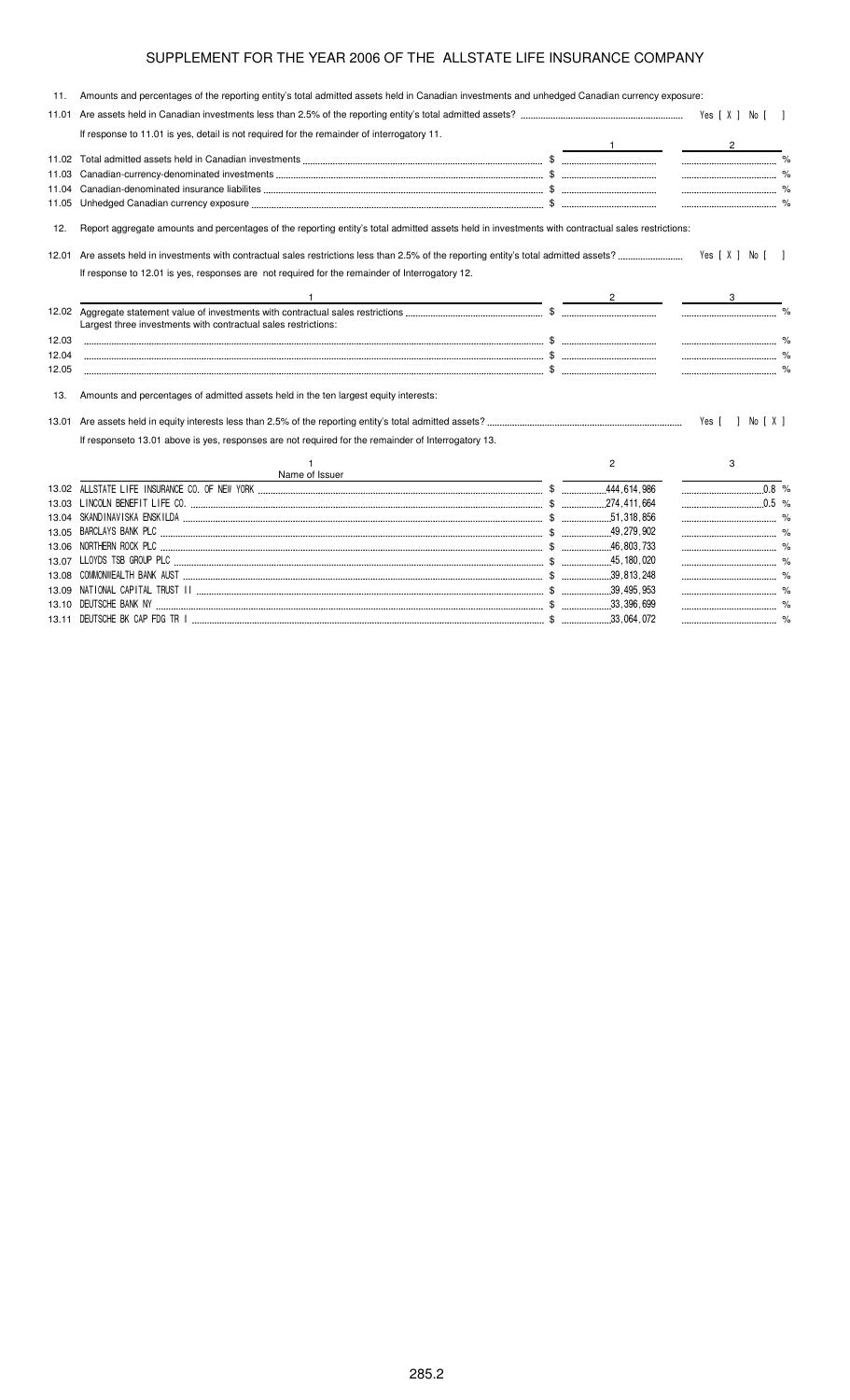| 14.          | Amounts and percentages of the reporting entity's total admitted assets held in nonaffiliated, privately placed equities:                                             |                |                  |
|--------------|-----------------------------------------------------------------------------------------------------------------------------------------------------------------------|----------------|------------------|
|              |                                                                                                                                                                       |                |                  |
|              | If response to 14.01 above is yes, responses are not required for the remainder of Interrogatory 14.                                                                  |                |                  |
|              |                                                                                                                                                                       |                |                  |
|              | Largest three investments held in nonaffiliated, privately placed equities:                                                                                           |                |                  |
| 14.03        |                                                                                                                                                                       |                |                  |
| 14.04        |                                                                                                                                                                       |                |                  |
| 14.05<br>15. | Amounts and percentages of the reporting entity's total admitted assets held in general partnership interests:                                                        |                |                  |
| 15.01        |                                                                                                                                                                       |                | Yes [ X ] No [ ] |
|              | If response to 15.01 above is yes, responses are not required for the remainder of Interrogatory 15.                                                                  |                |                  |
| 15.02        | <u> 1980 - Johann Barn, amerikansk politiker (d. 1980)</u><br>Largest three investments in general partnership interests:                                             |                |                  |
| 15.03        |                                                                                                                                                                       |                |                  |
| 15.04        |                                                                                                                                                                       |                |                  |
| 15.05        | $\ddot{\texttt{s}}$ , and the contract of $\ddot{\texttt{s}}$ , and $\ddot{\texttt{s}}$ , and $\ddot{\texttt{s}}$ , and $\ddot{\texttt{s}}$ , and $\ddot{\texttt{s}}$ |                |                  |
| 16.          | Amounts and percentages of the reporting entity's total admitted assets held in mortgage loans:                                                                       |                |                  |
|              |                                                                                                                                                                       |                | Yes [ ] No [ X ] |
|              | If response to 16.01 above is yes, responses are not required for the remainder of Interrogatory 16 and Interrogatory 17.                                             |                |                  |
|              | Type (Residential, Commercial, Agricultural)                                                                                                                          | $\overline{c}$ | 3                |
|              | <u> 1989 - Andrea State Barbara, política establecente de la propia de la propia de la propia de la propia de la</u>                                                  | .253,545,000   |                  |
|              |                                                                                                                                                                       |                |                  |
|              | 1004 Comproiel                                                                                                                                                        | 101 200 170    |                  |

|       | 16.04 Commercial | 161         |  |
|-------|------------------|-------------|--|
|       | 16.05 Commercial | 137.377.039 |  |
|       |                  | 125,000,000 |  |
|       | 16.07 Commercial | 119 650 000 |  |
|       |                  | 94 049 537  |  |
| 16.09 | Commercial       | 77 160 085  |  |
| 16.10 | Commercial       | 76.809.166  |  |
| 16.11 |                  | 64 819 965  |  |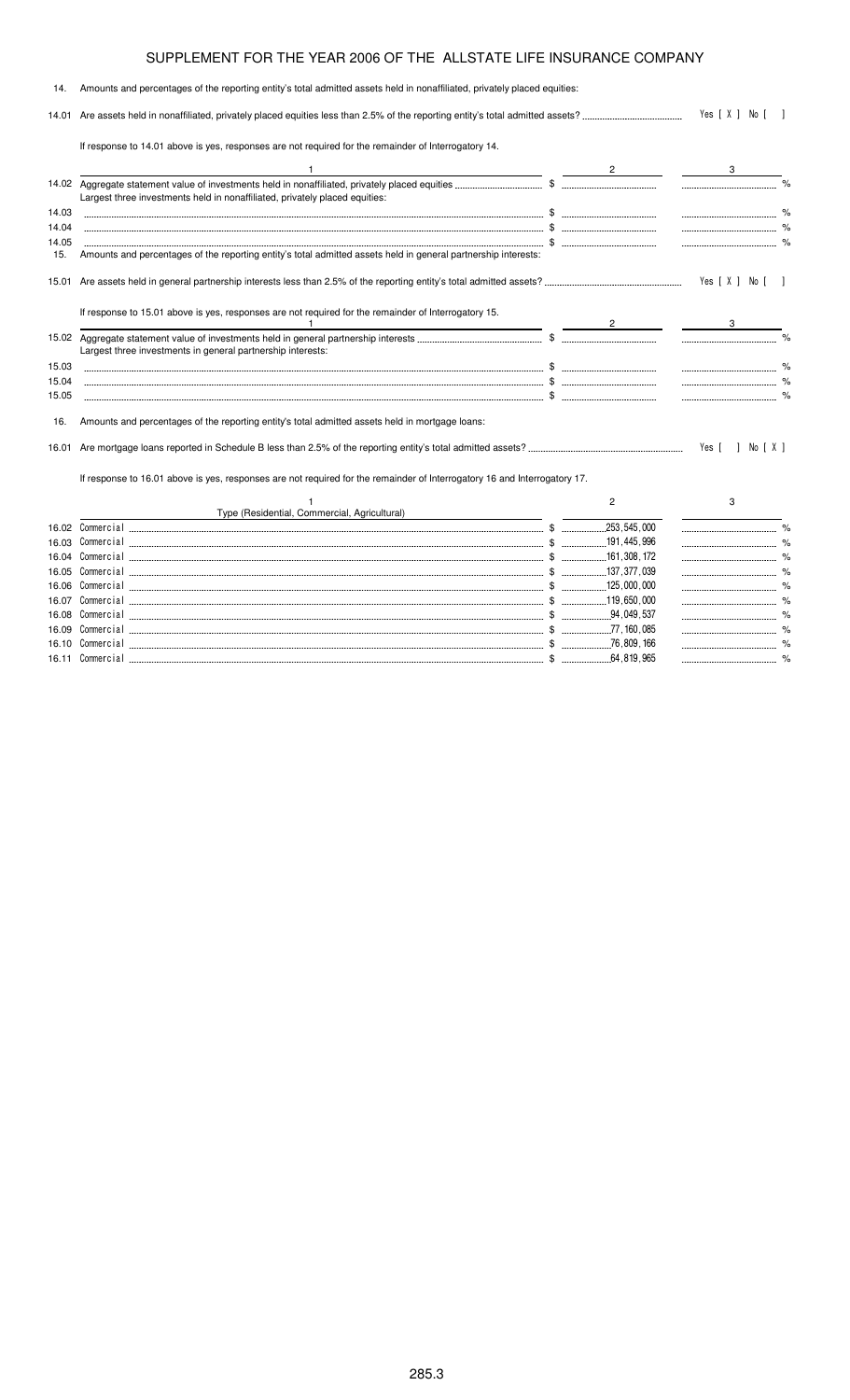Amount and percentage of the reporting entity's total admitted assets held in the following categories of mortgage loans:

|                                  | Amount and percentage of the reporting emity's total admitted assets held in the following categories of mongage idahs.                           |                                                                                                                                                   |             |                                                              |  |                         |            |                |  |   | Loans        |                                      |                                 |
|----------------------------------|---------------------------------------------------------------------------------------------------------------------------------------------------|---------------------------------------------------------------------------------------------------------------------------------------------------|-------------|--------------------------------------------------------------|--|-------------------------|------------|----------------|--|---|--------------|--------------------------------------|---------------------------------|
|                                  |                                                                                                                                                   |                                                                                                                                                   |             |                                                              |  |                         |            |                |  |   |              |                                      |                                 |
|                                  |                                                                                                                                                   |                                                                                                                                                   |             |                                                              |  |                         |            |                |  |   |              |                                      |                                 |
| 16.14                            |                                                                                                                                                   |                                                                                                                                                   |             |                                                              |  |                         |            |                |  |   |              |                                      |                                 |
| 16.15                            |                                                                                                                                                   |                                                                                                                                                   |             |                                                              |  |                         |            |                |  |   |              |                                      |                                 |
| 16.16                            |                                                                                                                                                   |                                                                                                                                                   |             |                                                              |  |                         |            |                |  |   |              |                                      |                                 |
| 17.                              | Aggregate mortgage loans having the following loan-to-value ratios as determined from the most current appraisal as of the annual statement date: |                                                                                                                                                   |             |                                                              |  |                         |            |                |  |   |              |                                      |                                 |
|                                  |                                                                                                                                                   |                                                                                                                                                   | Residential |                                                              |  |                         | Commercial |                |  |   | Agricultural |                                      |                                 |
|                                  | Loan to Value                                                                                                                                     | $\sim$ 1                                                                                                                                          |             | $\overline{2}$                                               |  | 3                       |            | $\overline{4}$ |  | 5 |              |                                      | 6                               |
|                                  |                                                                                                                                                   |                                                                                                                                                   |             | $\begin{array}{ccc}\n&\circ\\ &\circ\\ &\circ\\ \end{array}$ |  |                         |            |                |  |   |              |                                      |                                 |
|                                  |                                                                                                                                                   |                                                                                                                                                   |             |                                                              |  |                         |            |                |  |   |              |                                      | ------------------------------- |
|                                  |                                                                                                                                                   |                                                                                                                                                   |             |                                                              |  | $$$ 27,663,496          |            |                |  |   |              |                                      |                                 |
|                                  |                                                                                                                                                   |                                                                                                                                                   |             |                                                              |  | $$$ 958,514,599         |            |                |  |   |              |                                      |                                 |
| 17.05                            |                                                                                                                                                   |                                                                                                                                                   |             |                                                              |  | $$ \dots 5,438,355,829$ |            | 9.4 %          |  |   |              |                                      |                                 |
| 18.                              | Amounts and percentages of the reporting entity's total admitted assets held in each of the five largest investments in real estate:              |                                                                                                                                                   |             |                                                              |  |                         |            |                |  |   |              |                                      |                                 |
|                                  |                                                                                                                                                   |                                                                                                                                                   |             |                                                              |  |                         |            |                |  |   |              | Yes [ X ] No [                       |                                 |
|                                  |                                                                                                                                                   | If response to 18.01 above is yes, responses are not required for the remainder of Interrogatory 18.                                              |             |                                                              |  |                         |            |                |  |   |              |                                      |                                 |
|                                  |                                                                                                                                                   | Largest five investments in any one parcel or group of contiguous parcels of real estate.                                                         |             | Description<br>$\mathbf{1}$                                  |  |                         |            |                |  |   |              |                                      |                                 |
|                                  |                                                                                                                                                   |                                                                                                                                                   |             |                                                              |  |                         |            |                |  |   |              | ------------------------------------ |                                 |
|                                  |                                                                                                                                                   |                                                                                                                                                   |             |                                                              |  |                         |            |                |  |   |              |                                      |                                 |
|                                  |                                                                                                                                                   |                                                                                                                                                   |             |                                                              |  |                         |            |                |  |   |              |                                      |                                 |
| 18.02<br>18.03<br>18.04<br>18.05 |                                                                                                                                                   |                                                                                                                                                   |             |                                                              |  |                         |            |                |  |   |              |                                      |                                 |
| 18.06                            |                                                                                                                                                   |                                                                                                                                                   |             |                                                              |  |                         |            |                |  |   |              |                                      |                                 |
| 19.                              |                                                                                                                                                   | Report aggregate amounts and percentages of the reporting entity's total admitted assets held in investments held in mezzanine real estate loans: |             |                                                              |  |                         |            |                |  |   |              |                                      |                                 |
|                                  |                                                                                                                                                   |                                                                                                                                                   |             |                                                              |  |                         |            |                |  |   |              | Yes [ X ] No [ ]                     |                                 |
|                                  |                                                                                                                                                   | If response to 19.01 is yes, responses are not required for the remainder of Interrogatory 19.                                                    |             |                                                              |  |                         |            |                |  |   |              |                                      |                                 |
|                                  |                                                                                                                                                   |                                                                                                                                                   |             |                                                              |  |                         |            |                |  |   |              |                                      |                                 |
|                                  |                                                                                                                                                   |                                                                                                                                                   |             |                                                              |  |                         |            |                |  |   |              |                                      |                                 |
|                                  |                                                                                                                                                   | Largest three investments held in mezzanine real estate loans:                                                                                    |             |                                                              |  |                         |            |                |  |   |              |                                      |                                 |
| 19.03<br>19.04                   |                                                                                                                                                   |                                                                                                                                                   |             |                                                              |  |                         |            |                |  |   |              |                                      |                                 |